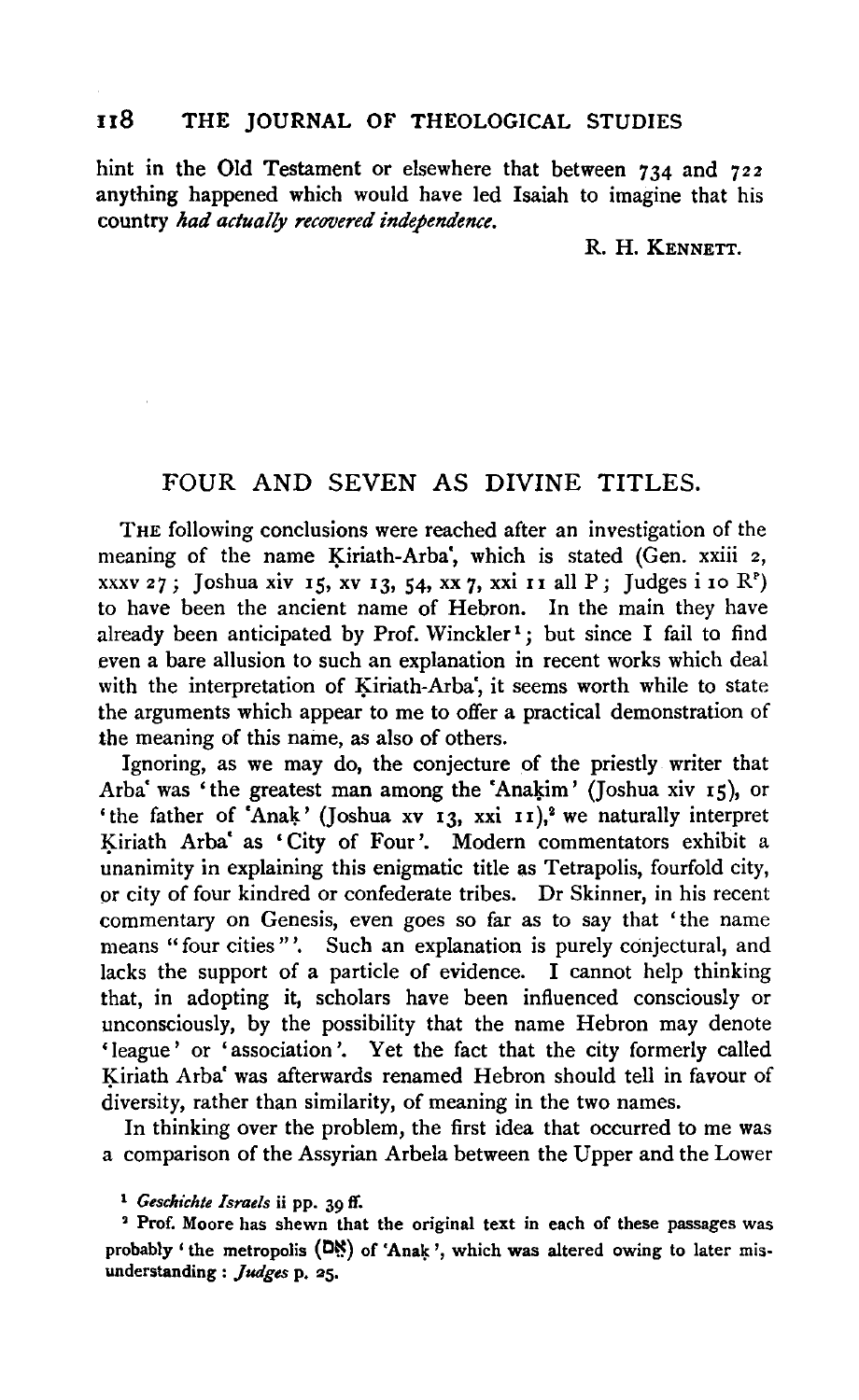Zab. The name of this city is written in cuneiform  $\approx$   $\mathbb{I}$   $\Rightarrow$   $\sim$   $\mathbb{I}$  *(alu) Arba' ilu,* '(city) Number Four God'. That is to say, the numeral Four is here employed as a divine name or title. This is beyond question. Would it not, then, apart from further evidence, be at least very probable that in Kiriath Arba', 'City of Number Four', the numeral is in like manner used as the title of a God, even though the specific symbol of Deity is not employed in the Hebrew as in the Assyrian? But further evidence is abundantly forthcoming. One thinks at once of the Beth Arbel (בְּית אַרְבָאל) of Hosea x 14, perhaps situated near Pella on the east of Jordan. Here we have the name Arba'-ilu taken apparently directly from the Assyrian or Babylonian, since the  $y$  of the Hebrew ll~1~ is wanting. Turning to Prof. Winckler's *Gesckichte,*  I find that he adopts this explanation of Kiriath Arba', and further, explains Beer Sheba' in like manner as 'Well of Number Seven God'. Thus new light is thrown upon the subject. A God *Sibitti,* i. e. 'Number Seven', was known to the Babylonians at the period of the First Dynasty. Thus, for example, we find such names as  $\rightarrow \rightarrow \rightarrow \mathbb{W}$ Arad- (ilu) Sibittim, 'servant of (God) Sibitti '.1

The meaning of Four and Seven as divine titles is elucidated by the well-known fact that the name of Sin, the Moon-god, is commonly written in cuneiform  $\blacktriangleright$  (((, i.e. 'God Number Thirty', thirty days being the conventional length of the lunar month. It can scarcely be doubted that, as Prof. Winckler thinks, Four and Seven represent different aspects of the Moon-god, the former the four phases of the moon, the latter the seven-day week as a lunar quarter.<sup>2</sup> If it be questioned whether the worship of *Sibitti* extended to the West, then it may be remembered that, in the list of kings of the West whom Tiglath-Pileser Ill mentions as paying tribute, the king of Gebal bears the name of Sibittibi'li, i.e. 'Number Seven is lord '.3

Surely, then, we are justified in explaining Bath-Sheba' as 'daughter of Number Seven', Eli-Sheba', 'God is Number Seven', and, most important and interesting of all, Jeho-Sheba', 'Yahwe is Number Seven'. If this be so, we have definite corroboration of a conclusion to which many indications seem to point, viz. that Yahwe was in origin identical with the Moon-god.

I may claim, in the evidence here brought together, confirmation of two inferences I drew two years ago in my article entitled ' A Theory of the Development of Israelite Religion in Early Times'

<sup>&</sup>lt;sup>1</sup> Thureau-Dangin Lettres et Contrats de l'époque de la première dynastie Baby*lonienne* No. 15. Cf. further references in Jastrow *Die Religion Babyloniens und Assyriens* i p. 173.<br><sup>2</sup> Op. *cit.* p. 48.<br><sup>3</sup> Cf. Rost *Tiglath-Pileser* p. 27.